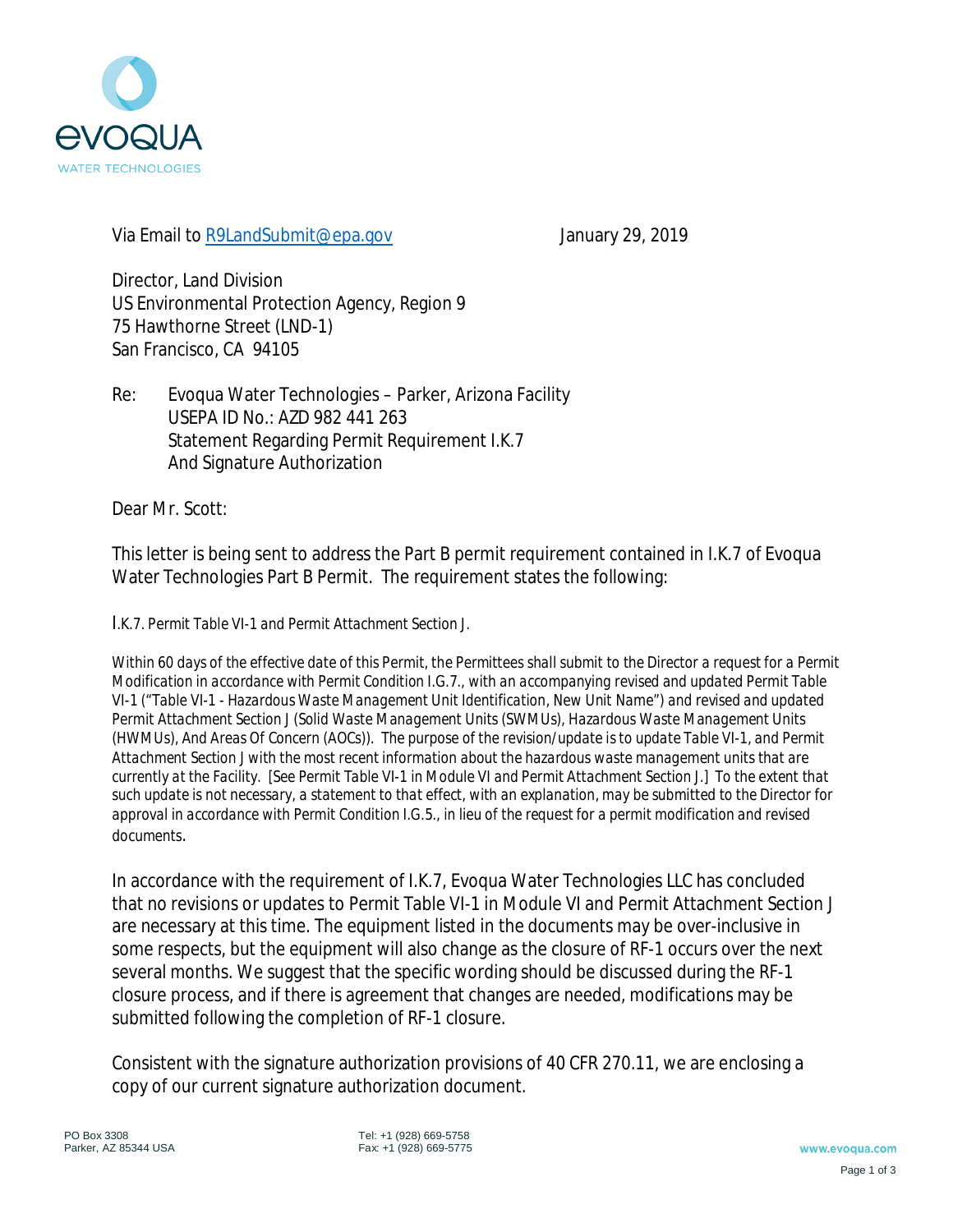

Please feel free to call Monte McCue at 928-669-5758 ext. 17 or Roy Provins at ext. 12 with any questions.

Sincerely

Weste

cc: Director, CRIT Environmental Protection Office

Enclosure: RCRA signature authorization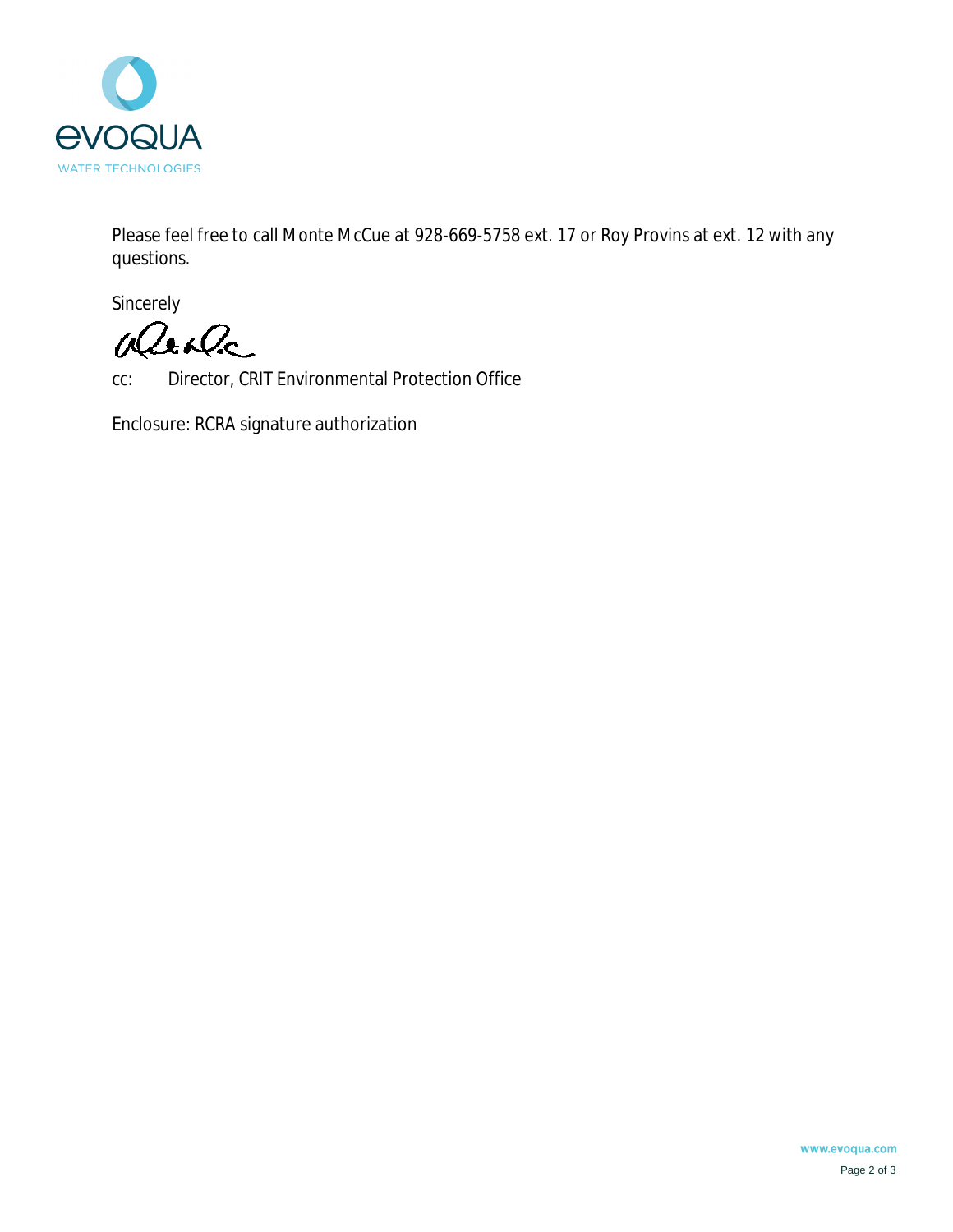

# ENCLOSURE

# RCRA SIGNATURE AUTHORIZATION

www.evoqua.com Page 3 of 3